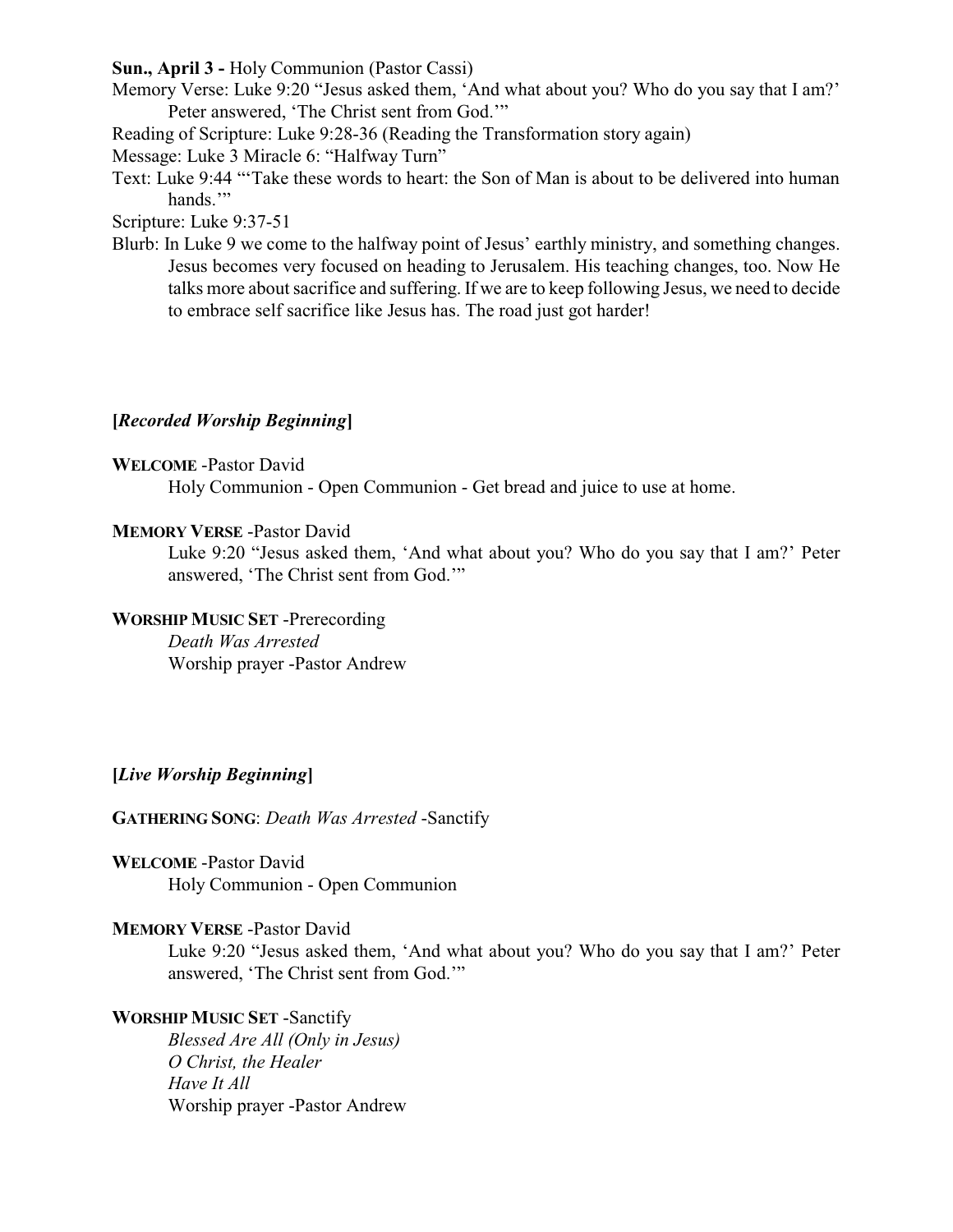#### **READING OF SCRIPTURE:** Luke 9:28-36

**We go back and re-read the story of Jesus' Transfiguration. This time, as you hear it, listen for two things. The first is what it was that Jesus, Moses and Elijah talked about. The second is what the voice from above says. Luke 9:28-36,**

**"28 About eight days after Jesus said these things, He took Peter, John, and James, and went up on a mountain to pray. 29 As He was praying, the appearance of His face changed and His clothes flashed white like lightning. 30 Two men, Moses and Elijah, were talking with Him. 31 They were clothed with heavenly splendor and spoke about Jesus' departure, which He would achieve in Jerusalem. 32 Peter and those with Him were almost overcome by sleep, but they managed to stay awake and saw His glory as well as the two men with Him.**

**"33 As the two men were about to leave Jesus, Peter said to Him, 'Master, it's good that we're here. We should construct three shrines: one for you, one for Moses, and one for Elijah'—but he didn't know what he was saying. 34 Peter was still speaking when a cloud overshadowed them. As they entered the cloud, they were overcome with awe.**

**"35 Then a voice from the cloud said, 'This is my Son, my chosen one. Listen to Him!' 36 Even as the voice spoke, Jesus was found alone. They were speechless and at the time told no one what they had seen.**"

**SERVE MOMENT:** "Easter Hop" -Pastor Andrew

#### **GENERATIONAL BRIDGE** -Pastor Andrew

#### **MESSAGE: Luke 3 Miracle (Luke 7-9) 6: "Halfway Turn"**

**PP#1:** Miracle 6: "Halfway Turn"

"'Take these words to heart: the Son of Man is about to be delivered into human hands.'" - Luke 9:44

"Miracle: Halfway Turn." Luke 9:44 "'Take these words to heart: the Son of Man is about to be delivered into human hands.'"

### **PP#2:** *Images for a hiker marking a halfway point, perhaps looking back and forward?*

Let's take a break and sit down for a bit, shall we? We've been following Jesus with Luke since November. We've got quite a ways to go yet, as we'll keep going until Thanksgiving. But today we stop for a rest. You see, we've reach our half way point. We're not half way through Luke, for Luke is 24 chapters. But here in chapter 9, Luke is halfway through Jesus' three-and-a-half years of earthly ministry. Luke, and the other Gospel writers, spend a lot more words on the last week of Jesus' life: His entry into Jerusalem–which we'll celebrate next week, His arrest, trial, crucifixion and resurrection. Luke spends the last quarter of his Gospel telling this story.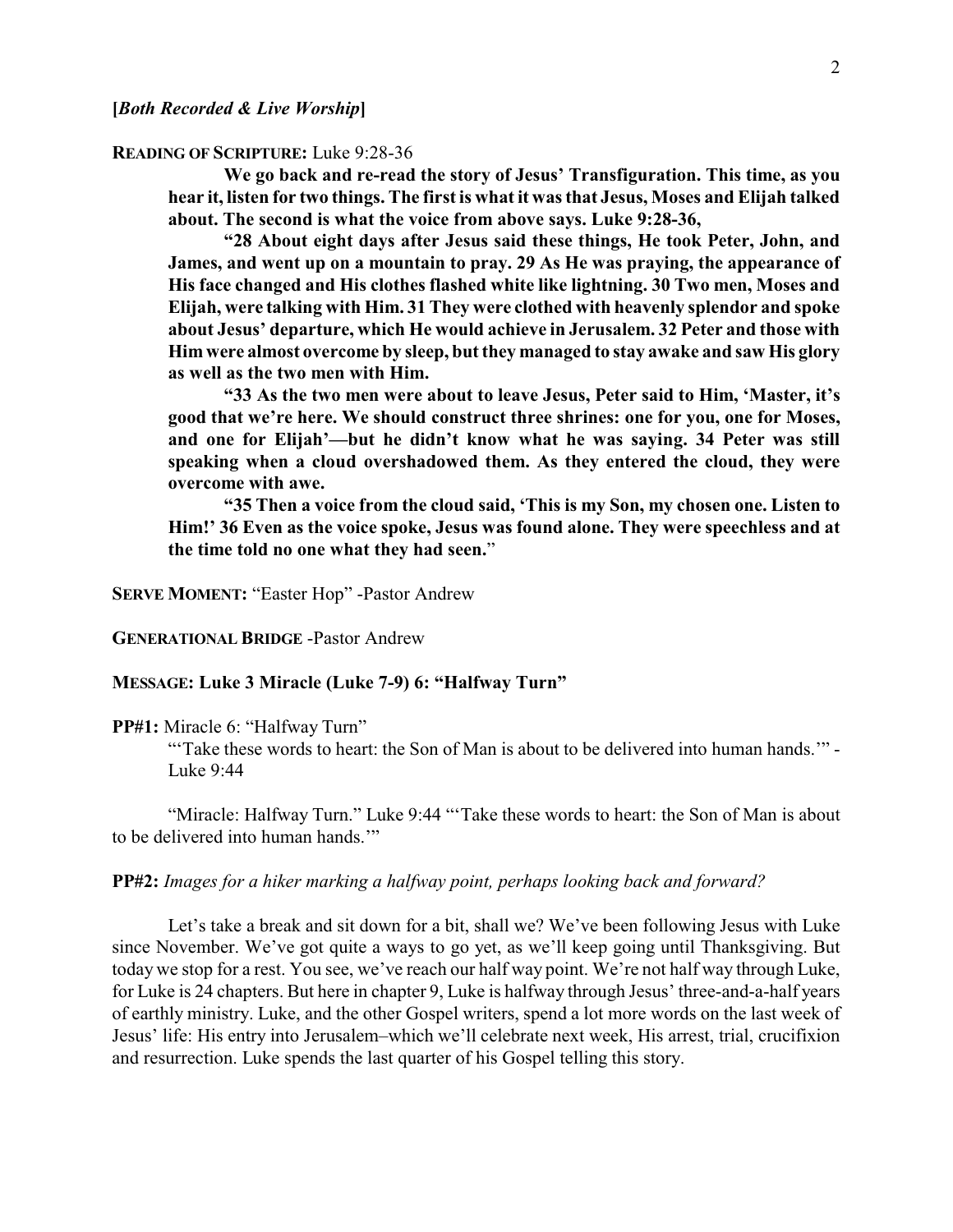**PP#3:** Jesus' Public Ministry (Jesus aged about 30 - 33½) Birth Story First Year (Year of Inauguration): Baptism and move to Capernaum Second Year (Year of Popularity): Ministry around Galilee Third Year (Year of Opposition): Travels into Judea Last Months (Jesus Rejected): Ministry around Judea & Perea Holy Week (Jerusalem): Arrested, crucified and resurrected Ascension back to heaven

But at the halfway point, you stop and take a look back to see your progress, and you look ahead to see where you're going. As we look back over the past not quite two years of Jesus' public ministry, we saw in His first year Jesus step into the public eye, be baptized by John the Baptist, announce using Isaiah 61 that He was the promised Messiah sent from God, and then move His headquarters to Capernaum and calling disciples. Then, in His second year Jesus' popularity soared as He and His disciples traveled around showing His identity and authority over all powers by performing shocking miracles of physical and spiritual healing. But now, here in Luke chapter 9, Jesus travels to the very extreme north of Israel, to Mount Hermon. And this marks the transition to His second phase of ministry, where His popularity begins to fade, followers drift away, He faces growing opposition, all culminating in His crucifixion down in Jerusalem.

### **PP#4:** Jesus' Earthly Ministry

| $1st$ Half (Luke 3-4): | $2nd$ Half (Luke 9): |
|------------------------|----------------------|
| John the Baptist       | Peter                |
| <b>Baptism</b>         | Transfiguration      |
| Temptation             | Transfiguration      |
| Temptation             | Boy w/Evil Spirit    |
| Isaiah 61              | Moses & Elijah       |
| Fr. Nazareth           | Fr. Galilee          |
| For Capernaum          | For Judea            |
| Called                 | Cost of Discipleship |
|                        |                      |

I made this handy chart...of course! I hope it helps you see how Luke is marking this major change. It's almost like chapter 9 serves as a "reset" of Jesus' ministry, with many parallel experiences. Both at the beginning of Jesus' ministry, and now here halfway, Jesus' true identity is professed, first by John the Baptist in chapter 3 and by Peter's profession at Caesarea Philippi in chapter 9 (we're making that our memory verse this week). God speaks at Jesus' baptism and now at His Transfiguration (we just heard that story again). Jesus then spars with evil, and then heads to a new destination. The first half of His public ministry was centered around Galilee. But now in Chapter 9, Jesus leaves Galilee and heads south.

You and I, we finally moved from being just one of the crowd watching Jesus to being one of the disciples following Jesus. And now in chapter 9 we hear Jesus describe the cost of discipleship. Up until now, Jesus has been popular. Our question was, "Who is this Jesus?" and then "Are we going to follow Him?" But now with His harder calling to self denial, our question becomes, "Will we stay with Jesus?"

# **PP#5:** *Map showing Jesus' route from Capernaum to Tobga to Mt. Hermon in the north and then down into Samaria and Judea*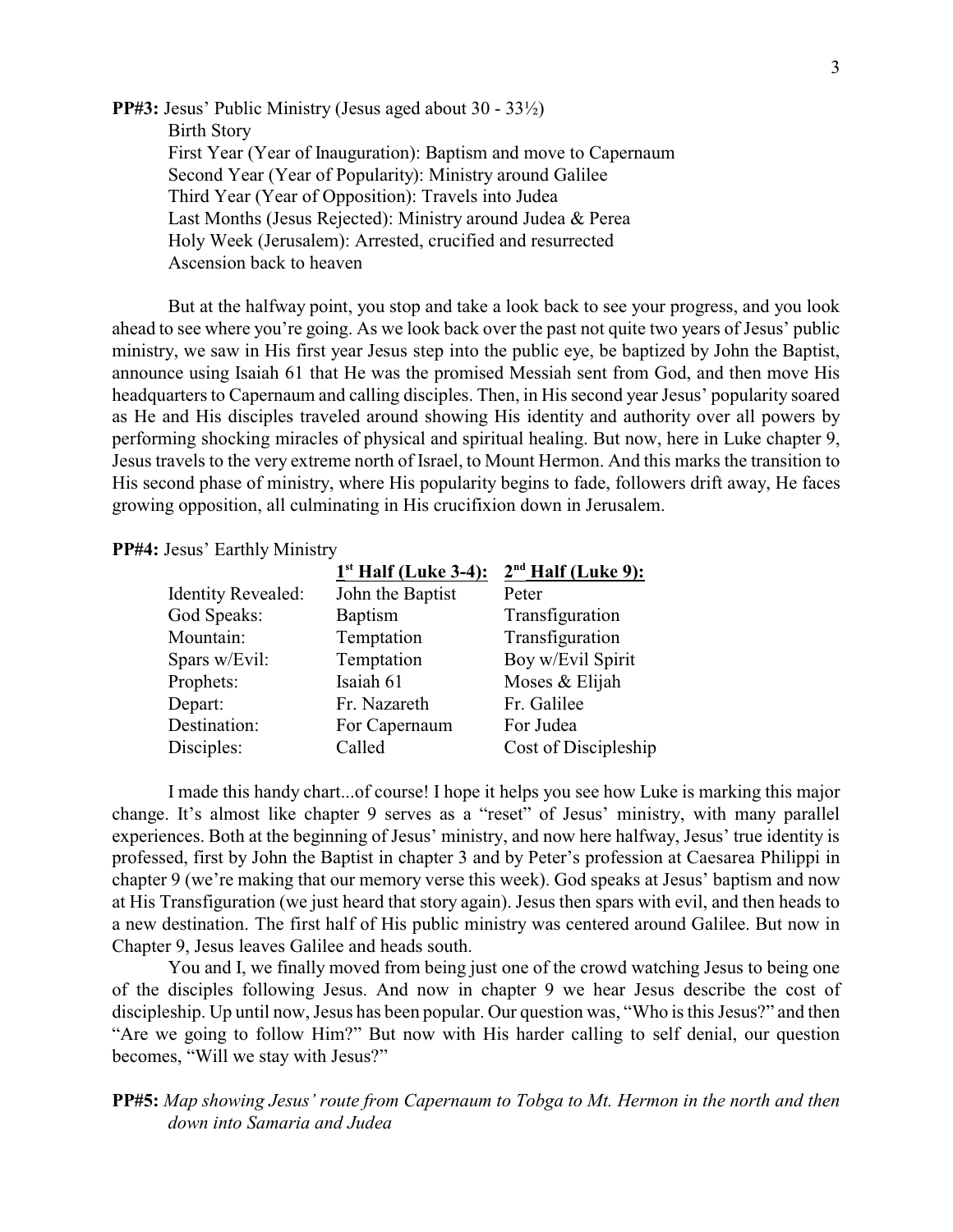Turn with me to Luke 9. The chapter begins with Jesus and His disciples in Capernaum heading out–separately–around the area of Galilee. Then, when the disciples rejoin Jesus, verse 10, Jesus feeds the 5,000 near Bethsaida, on the western side of the sea of Galilee. Jesus then takes the disciples and heads due north. Near Caesarea Philippi is where, Luke 9:20, "Jesus asked them, 'And what about you? Who do you say that I am?' Peter answered, 'The Christ sent from God.'"

They then likely head up Mount Hermon where Jesus is Transfigured and His holy identity radiates through. In your Bible's heading above Luke 9:28, where it says "The Transfiguration," make a note: "Halfway point of Jesus' ministry." And now, here at the halfway point, Jesus makes a very significant *turn*. As Jesus leads the three down the mountain, He turns toward a different destination. He is no longer going to travel around Galilee *announcing* the Kingdom of God. Now He sets His sites toward Judea, and from here on out, beginning at the top of Mount Hermon, Jesus is heading towards Jerusalem, where He will *win* the Kingdom of God on earth.

#### **PP#6:** Luke 9:37-51

37 The next day, when Jesus, Peter, John, and James had come down from the mountain, a large crowd met Jesus. 38 A man from the crowd shouted, "Teacher, I beg you to take a look at my son, my only child. 39 Look, a spirit seizes him and, without any warning, he screams. It shakes him and causes him to foam at the mouth. It tortures him and rarely leaves him alone. 40 I begged your disciples to throw it out, but they couldn't."

Let's read, picking it up in verse 37. "The next day, when Jesus, Peter, John, and James had come down from the mountain, a large crowd met Jesus." Now, this is a familiar experience, right? Jesus comes, and a crowd gathers. Verse 38, "A man from the crowd shouted, 'Teacher, I beg you to take a look at my son, my only child. 39 Look, a spirit seizes him and, without any warning, he screams. It shakes him and causes him to foam at the mouth. It tortures him and rarely leaves him alone. 40 I begged your disciples to throw it out, but they couldn't.'"

This is also familiar. Remember when Jesus came back to Capernaum: the first time the Roman centurion begged Jesus to heal his slave, and the second time the leader of the Synagogue begged Jesus to heal his daughter. Now, a man in the crowd begs Jesus to heal his only son.

Once again, Jesus faces spiritual warfare. But we've learned that Jesus has total authority, right? And this time the demon looks less like actual demon possession and more like epilepsy. To them in that day they really didn't make much of a distinction. And that's okay because Jesus commands power to heal both physically and spiritually.

Now, evidently at least some of the disciples had encountered this man before, and theywere unable to heal the boy. Matthew and Mark include the disciples asking why they couldn't heal the son, and Jesus flatly says, "Because you have so little faith" (Matt. 17:20). Remember, Jesus had given them a special dispensation of His power to heal and then sent them out? Evidently they struggled a bit, and in their belief in Jesus' power to actually do it.

## **PP#7:** Luke 9:37-51

41 Jesus answered, "You faithless and crooked generation, how long will I be with you and put up with you? Bring your son here." 42 While he was coming, the demon threw him down and shook him violently. Jesus spoke harshly to the unclean spirit, healed the child, and gave him back to his father. 43 Everyone was overwhelmed by God's greatness.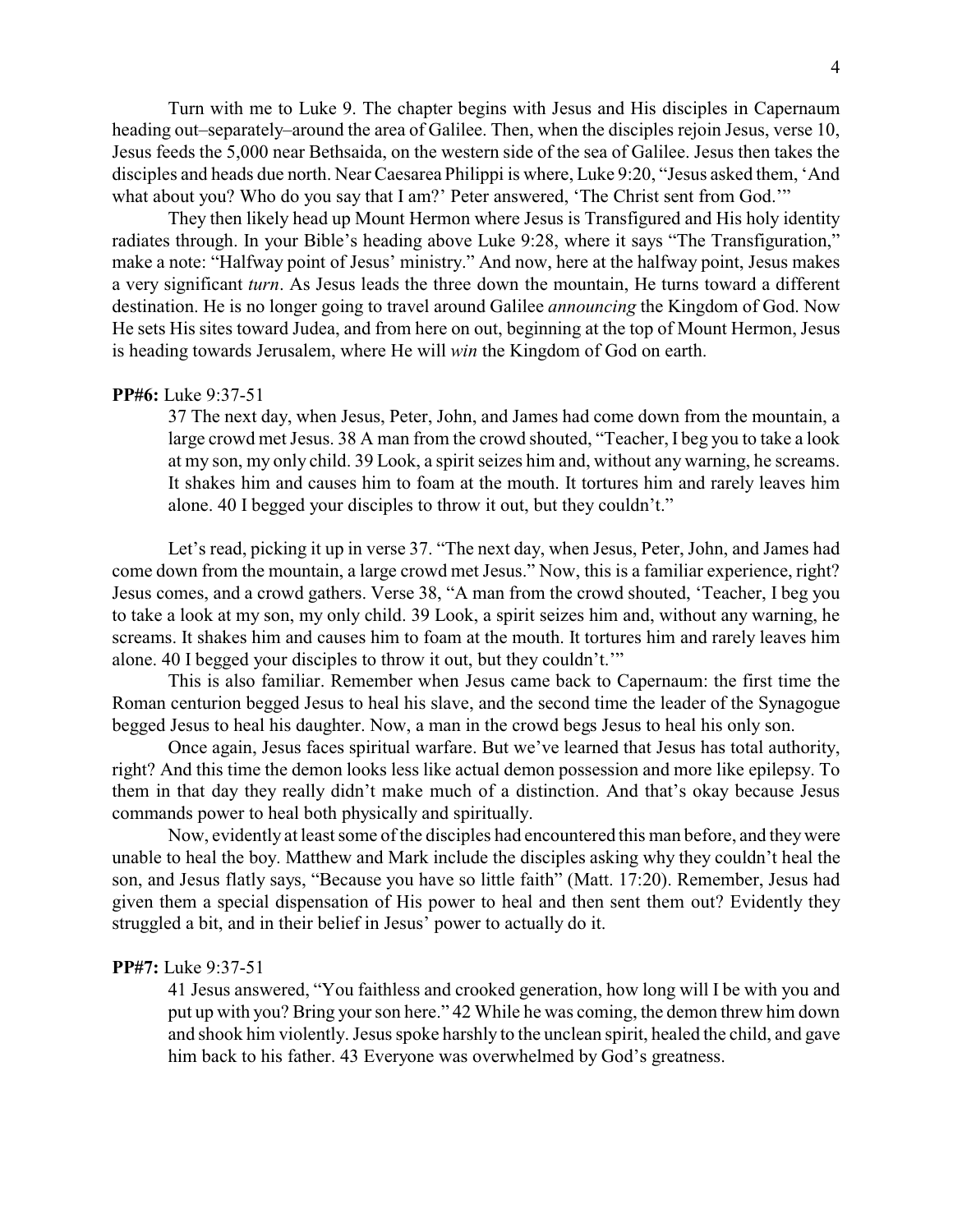Jesus isn't very pleased. Verse 41, "Jesus answered, 'You faithless and crooked generation, how long will I be with you and put up with you?'" Remember, Jesus knows He's heading to Jerusalem where He will die, be raised and then go back to glory. He's trying to train His disciples to take over His ministry. He's given them His power, but they just lack the faith! Is Jesus worried? His human side certainly is! You know, I think about this verse. I wonder how often Jesus ends up saying that about me! My faith, like the disciples, can wobble.

But, of course, Jesus takes care of what His disciples can't quite pull off. He says to the father, "'Bring your son here.' 42 While he was coming, the demon threw him down and shook him violently. [This is not just a coincidence. There must be some demonic element to his epilepsy, it seems.] Jesus spoke harshly to the unclean spirit, healed the child, and gave him back to his father. 43 Everyone was overwhelmed by God's greatness." Familiar ending: everyone praising God.

#### **PP#8:** Luke 9:37-51

While everyone was marveling at everything He was doing, Jesus said to His disciples, 44 "Take these words to heart: the Son of Man is about to be delivered into human hands." 45 They didn't understand this statement. Its meaning was hidden from them so they couldn't grasp it. And they were afraid to ask Him about it.

But, right during all the hype and celebration, Jesus speaks some very serious words to His disciples. "While everyone was marveling at everything He was doing, Jesus said to His disciples, 44 'Take these words to heart: [Remember, back on the mountain, God's voice rang out, "This is my son, whom I have chosen; listen to Him!" (9:35) So, are you listening? What is He saying? He says, [ 'Take these words to heart: the Son of Man [we now know that means Jesus as the Messiah] is about to be delivered into human hands.' 45 They didn't understand this statement. Its meaningwas hidden from them so they couldn't grasp it. And they were afraid to ask Him about it."

#### **PP#9:** Halfway Turn

1. Take Jesus' words to heart

He had explained this back at Caesarea Philippi, after Peter correctly professed He was the Christ. But what does the Christ look like? What does it mean? All healing and power and authority? Yes, but not just that. Don't get lost in the praise and wonder and marveling. Take to heart: it's not just all about the good stuff. There's a spiritual war going on. The true love of God is about sacrifice. It's about giving yourself for others. Jesus says this is what He is doing, and He's asking us to do it, too.

#### **PP#10:** Halfway Turn

- 1. Take Jesus' words to heart
- 2. Follow a self-sacrificing Savior

So, how about it, disciple? Are you willing to live this way, to give yourself like this? Are you going to stay with this Jesus? Or now, when it gets hard, are you going to slip away and go back to doing things your way? Why do you follow Jesus, anyway? Remember, we're in Lent. It's time to be asking these hard, probing questions! Are we only after the benefits, or are we willing to sacrifice? And this is not just hard *ideas*. Jesus means *living* it out, like choosing to go without something you want so you can give more generously, like going over and engaging that annoying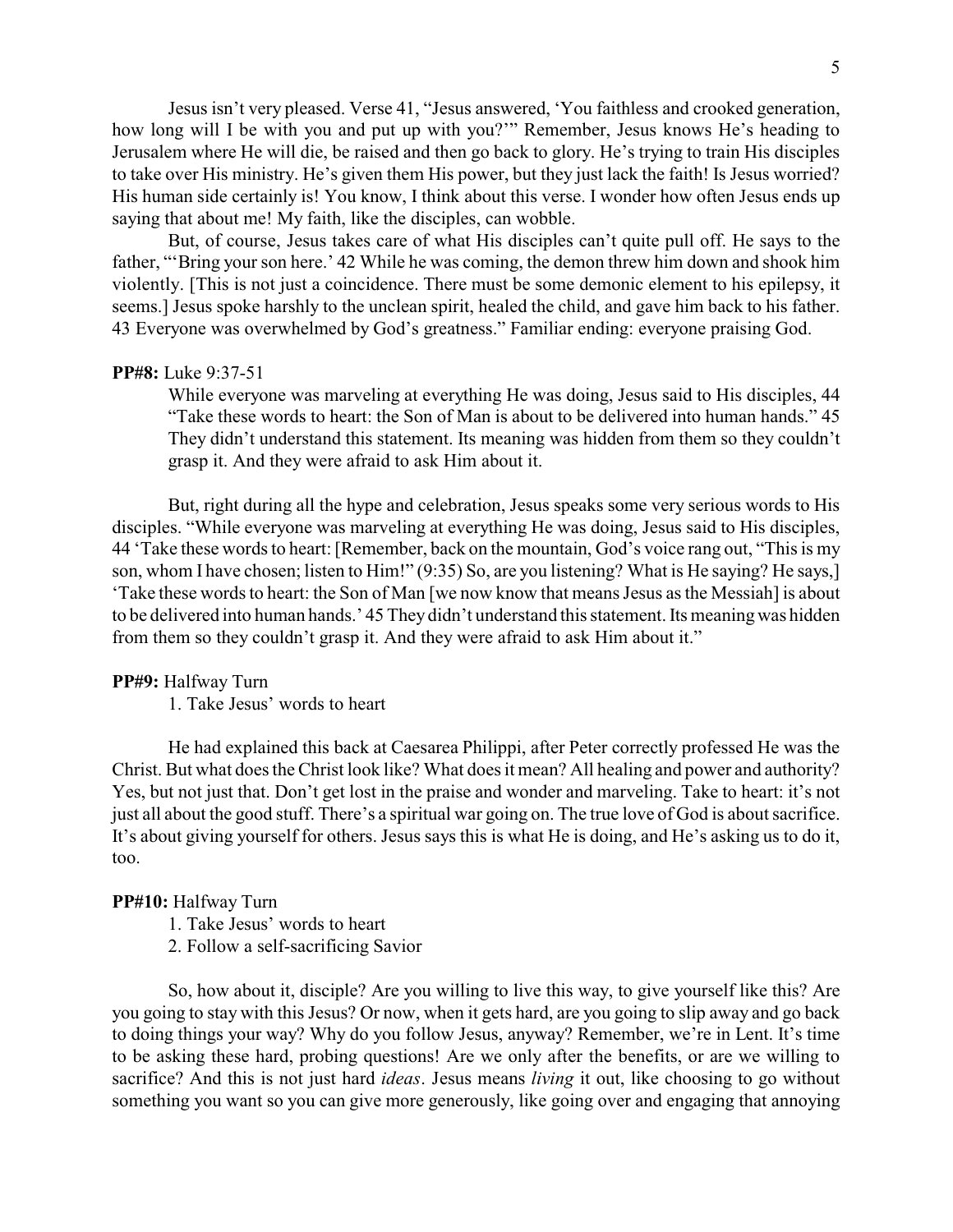person, like forgiving that person who really hurt you and treating them well, like getting out of bed early on a Saturday morning to go volunteer.

## **PP#11:** Halfway Turn

- 1. Take Jesus' words to heart
- 2. Follow a self-sacrificing Savior
- 3. Give yourself to others even to suffer

Or, maybe like the disciples in the story, we suddenly develop selective hearing. We don't hear well what we don't want to hear. Right? It says the disciples didn't understand what He was saying, and that they were afraid to ask Him. Actually, it says that "it was hidden from them." I think this doesn't mean that God purposefully blocked their understanding. I think this means that they were unable to understand this yet. They just can't fathom at this point the kind of cost Jesus was talking about. It's only after they see Him dying on the cross that are they able to even begin to understand. And, I think when it says that they were too afraid to ask Jesus about it, it doesn't mean that they were too afraid of looking dumb to Jesus, although He was frustrated with their lack of faith. I think, at least in part, that they were too afraid He might just actually go there, where they suspected He might be going. But for now, let's just put that off, and not think about that.

*We* do that too, don't we? We know Jesus might be calling us to give up our own plans and dreams and schedules and comforts and lives we've built for ourselves, the way we spend our days. So, let's not listen too closely, and then we won't have to deal with that right now. We can deal with that later. For now, just think happy thoughts.

## **PP#12:** Luke 9:37-51

46 An argument arose among the disciples about which of them was the greatest. 47 Aware of their deepest thoughts, Jesus took a little child and had the child stand beside Him. 48 Jesus said to His disciples, "Whoever welcomes this child in my name welcomes me. Whoever welcomes me, welcomes the one who sent me. Whoever is least among you all is the greatest."

So, what are the happy thoughts that the disciples want to think about instead? Rather than sacrificing themselves, rather than giving and humbly serving others, what's on their minds? Don't miss the stark contrast here that Luke is pointing out! Verse 46, "An argument arose among the disciples about which of them was the greatest. [Careful! Don't judge them too harshly: for sometimes when we look at the disciples we see a mirror! [47 Aware of their deepest thoughts [again] we see Jesus, as God, knows all our thoughts], Jesus took a little child and had the child stand beside Him. 48 Jesus said to His disciples, "Whoever welcomes this child in my name welcomes me. Whoever welcomes me, welcomes the one who sent me. Whoever is least among you all is the greatest."

#### **PP#13:** *An image of an adorable and cute toddler*

At least three different times Jesus uses children as a parable to teach His disciples. In Matthew 18 Jesus places a child among His disciples and tells them that they need to *become like* the child in order to enter God's Kingdom. He's referring to trusting and loving like a child does. Later in Luke, chapter 18, Jesus calls the children to come to Him and for them not to be prevented,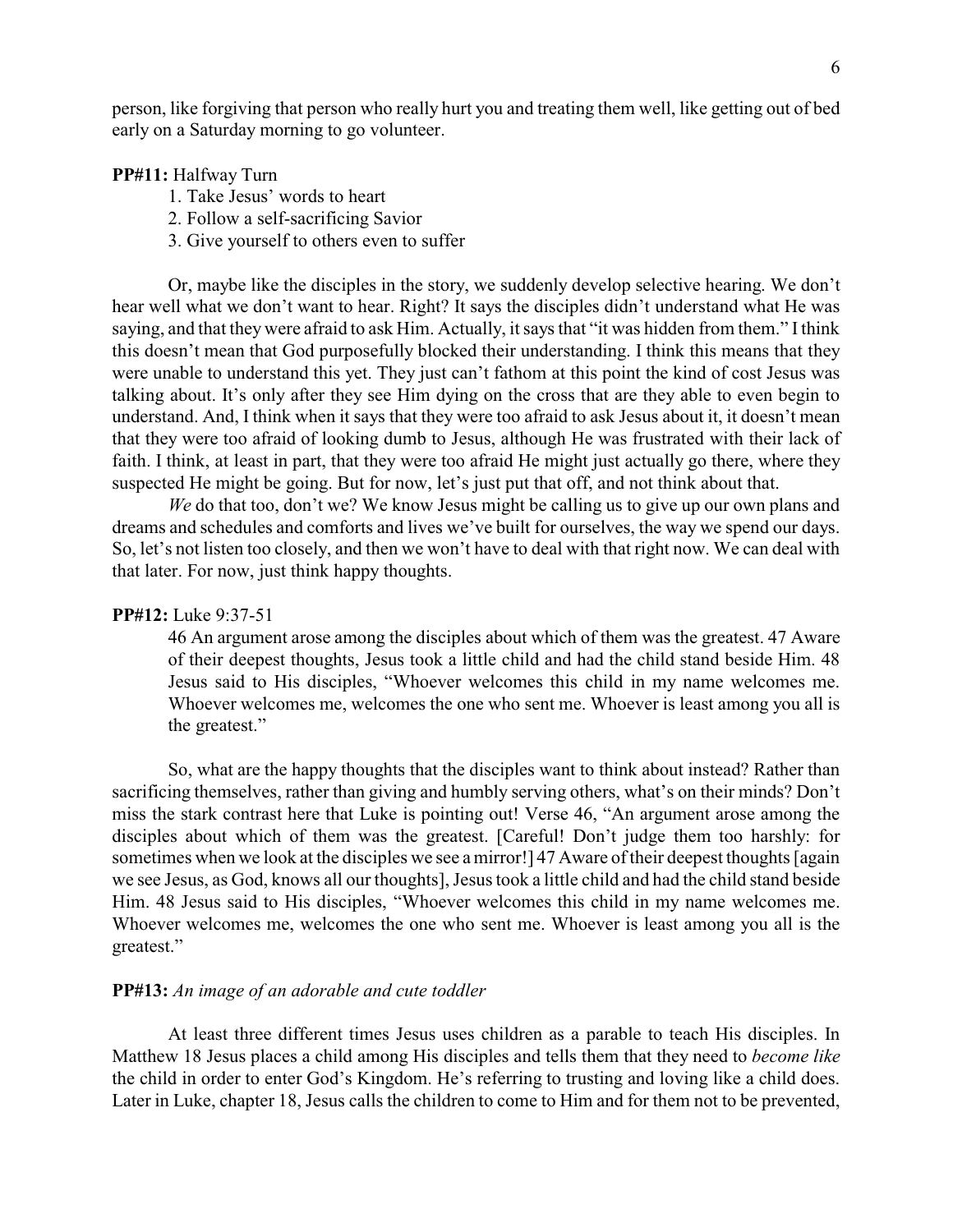because God's Kingdom belongs to such as these. And then there is this time, when Jesus said that His disciples need to welcome children.

It's hard for us today to understand Jesus' point here. You see, for us, we usually view children as cute and adorable. "Awww, what a cute face! And when we see a kid screaming in the grocery store, we tell the parents, "Isn't he just precious?"

### **PP#14:** *An image of a dirty, crying and miserable toddler*

But in Jesus' day, remember, they didn't have diapers. Kids were soiled, messy and smelly. You tried to avoid them if at all possible. Maybe, for us todaywe should understand this passage like this: "When sitting on an airplane and the only empty seat left is next to you, and you see a frazzled mother coming down the aisle with a screaming kid in a tantrum, "whoever welcomes this child in my name welcomes me." Maybe that helps you get Jesus' point.

### **PP#15:** Halfway Turn

- 1. Take Jesus' words to heart
- 2. Follow a self-sacrificing Savior
- 3. Give yourself to others even to suffer
- 4. Welcome the annoying

You see, it's not about getting all the good stuff, having things go well, easy, being comfortable. When you follow Jesus, you do what He does: He has time, capacity, and attention for the annoying. He welcomes those others want to avoid. You want Jesus, you want God? Then, welcome the bratty. For, Jesus says, when you welcome them, you welcome Jesus, and when you welcome Jesus, you welcome God the Father. You have to position yourself not at the top–powerful, comfortable, your way–but at the bottom. The greatest, says Jesus, are those who make themselves the least. After all, that's where Jesus goes.

### **PP#16:** Luke 9:37-51

49 John replied, "Master, we saw someone throwing demons out in your name, and we tried to stop him because he isn't in our group of followers."

50 But Jesus replied, "Don't stop him, because whoever isn't against you is for you." [Compare: Luke 11:23 Jesus said, "Whoever isn't with me is against me, and whoever doesn't gather with me, scatters."]

Speaking of who is great and who isn't, John brings up another past concern...perhaps also from the time when they couldn't heal the boy. Verse 49, "John replied, 'Master, we saw someone throwing demons out in your name, and we tried to stop him because he isn't in our group of followers.' 50 But Jesus replied, 'Don't stop him, because whoever isn't against you is for you.'"

So, the disciples couldn't heal the boy going into seizures, but this other guy, not with their group, was successfully casting out demons, in Jesus' name.

This is a good example that shows how we have to be so careful to not pull verses of Scripture out of context. Jesus' response is, "Whoever isn't against you is for you." But then, two chapters later, Jesus says in Luke 11:23, "Whoever isn't with me is against me." If you pull these verses out of context, Jesus directly contradicts Himself!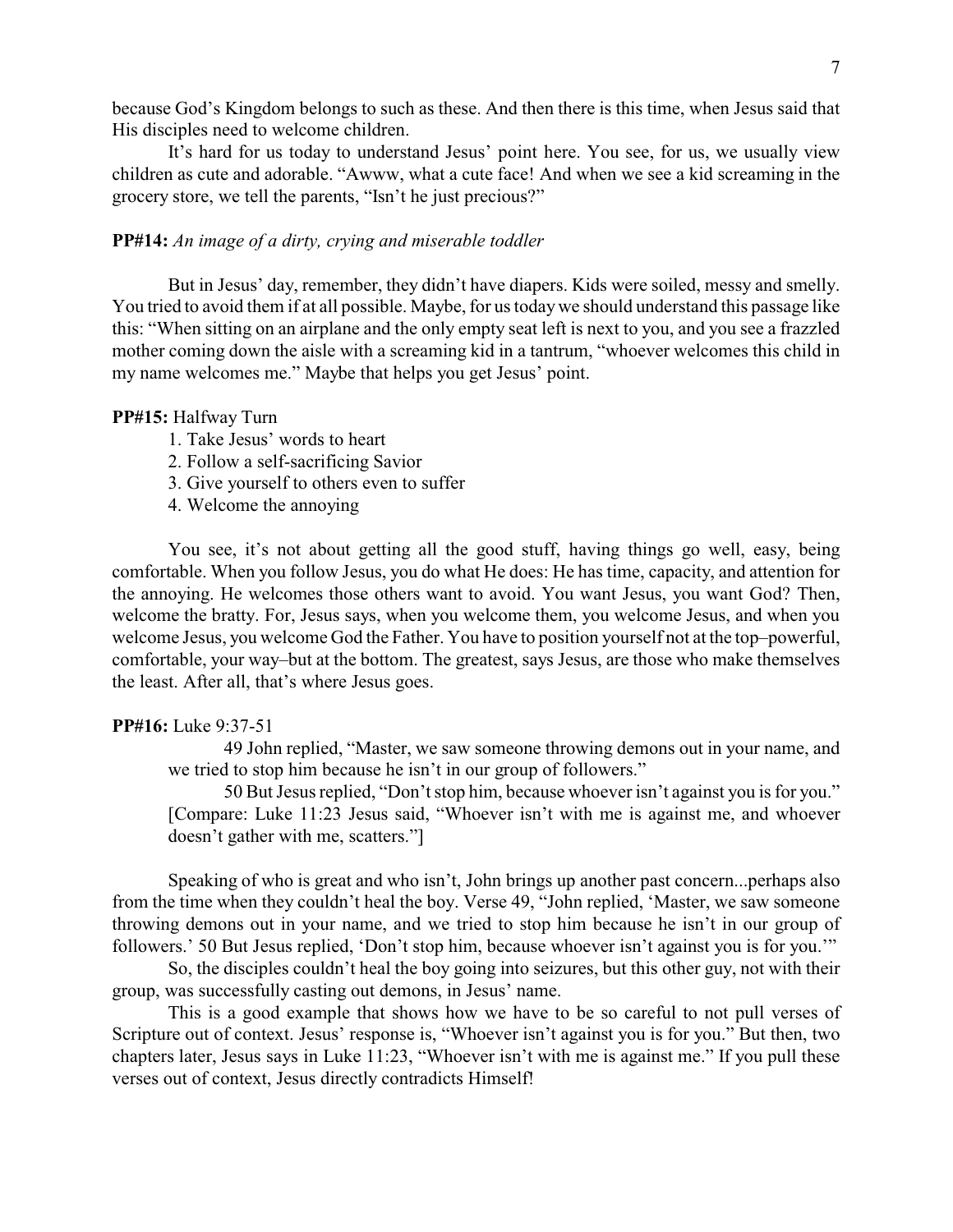So, which is it? The answer is that both are true! Look at their contexts. In Luke 9, the mysterious miracle worker is invoking the name of Jesus, just like the disciples were. Evidently, that guy was a disciple of Jesus, even if not with Jesus' group. And notice how Jesus switches the pronoun in 9:50, "whoever isn't against YOU is for YOU." In 11:23, Jesus says "whoever isn't with ME is against ME." The first guy, it seems, is with Jesus, even if not with the disciples. Perhaps Jesus had a previous encounter with him at some point that the disciples didn't know about. But the second time Jesus is talking about people who are not with Jesus. So, holding these together, we get the bigger picture: If they are "for" Jesus, even though not with you, then let them keep going. If, however, they are not "for" Jesus, then treat them as against Jesus. It's less about how much Jesus' disciples want to work together and more about that if we claim Jesus, then we are on the same team.

## **PP#17:** Halfway Turn

- 1. Take Jesus' words to heart
- 2. Follow a self-sacrificing Savior
- 3. Give yourself to others even to suffer
- 4. Welcome the annoying
- 5. Let others serve Jesus their way

So, always keep your Scriptures in context! And in this passage, as Jesus begins to face growing opposition ahead, we learn that we should expect Jesus' work to happen even when we aren't a part of it, and through people we may not expect. That's part of the humility of being the least. It's not just all about what you do. If they are working for Jesus, let them work. They don't have to do things your way. Leave that up to God. Now, this is not talking about those who *falsely* claim Jesus. There are other passages that address that. But, if they claim the name of Jesus, let them serve Jesus their way. This is really powerful for us today! We need to learn to be Jesus' Church, all together. Too often we argue about our differences, and who's right and who's wrong. The world looks at Christians, and at the different denominations and branches of the Church, and how we argue and fight and point fingers about how each other is getting it wrong, and they do not want that Jesus. How much better our witness when we say, "It's not my way, but if they love Jesus, God bless them." And, *gasp!*, might we even find a way of actually working together, despite our differences?

#### **PP#18:** Luke 9:37-51

51 As the time approached when Jesus was to be taken up into heaven, He determined ["set His face"] to go to Jerusalem.

Isaiah 50:7 "The Lord God will help me; therefore, I haven't been insulted. Therefore, *I set my face like flint*, and knew I wouldn't be ashamed."

I want to end by looking at the next verse. It's the first verse of the next story, but it marks again how we've reached the halfway point in the journey with Jesus. They've come down the mountain and they're heading south through Galilee, but this time they're not staying. Verse 51, "As the time approached when Jesus was to be taken up into heaven, He determined to go to Jerusalem." On the mountain it became clear to Jesus that it was now time to head toward the full purpose He came for: to die on the cross, be raised again, and then ascend back to heaven.

I don't want you to miss the importance of this simple little verse. It says that Jesus *determined* to go to Jerusalem. The literal translation of this verb is "set His face." That is so powerful! Jesus knew fully what it meant to go to Jerusalem. He just explained it again. And He